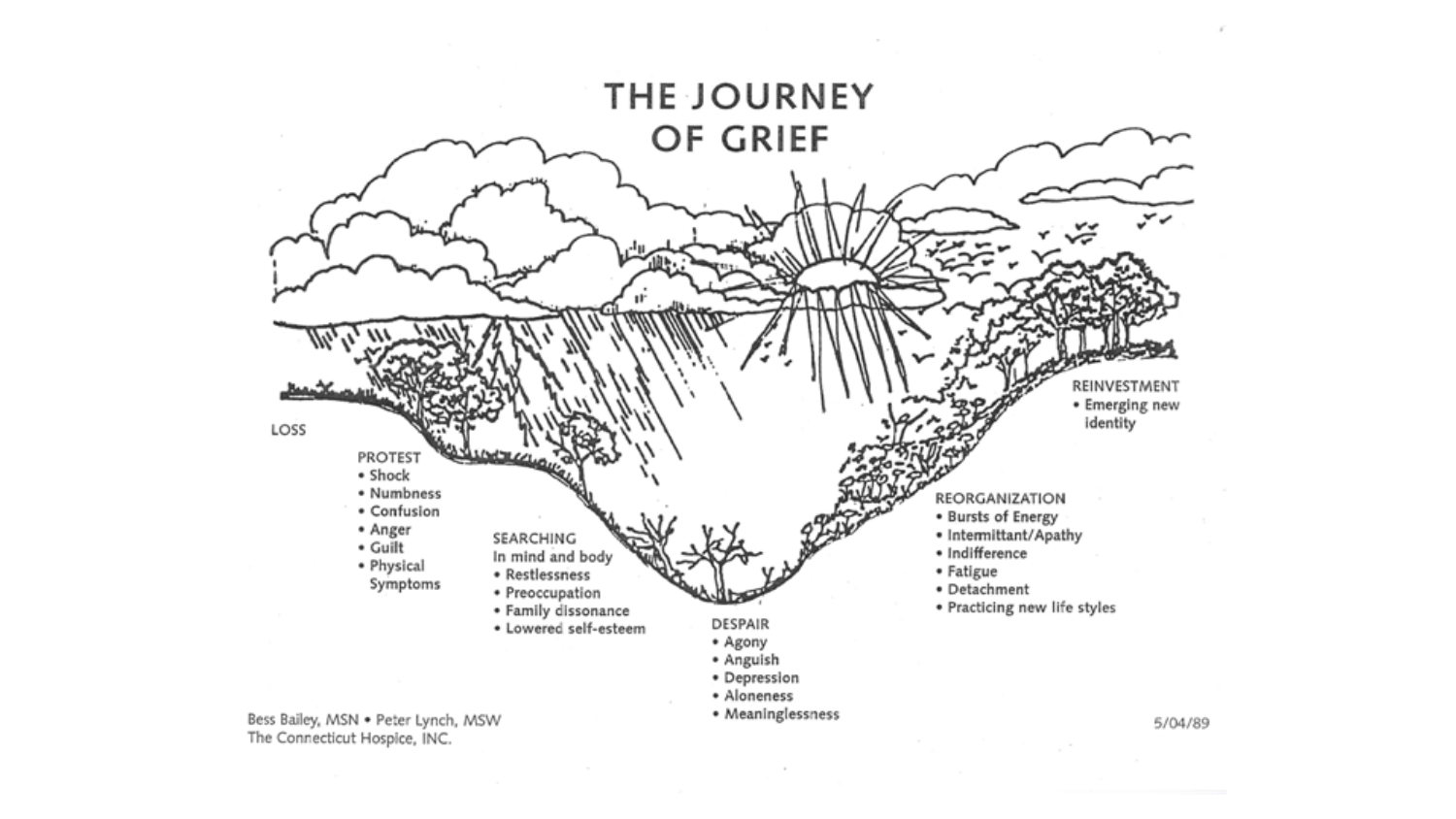## **Bill of Rights for the Bereaved**

1. Do not make me do anything I do not wish to do.

2. Let me cry.

- 3. Allow me to talk about the deceased.
- 4. Do not force me to make quick decisions.
- 5. Let me act strange sometimes.
- 6. Let me see that you are grieving too.
- 7. When I am angry, do not discount it.
- 8. Do not speak to me in platitudes.
- 9. Listen to me, please!

10. Forgive me my trespasses, my rudeness, and my thoughtlessness.